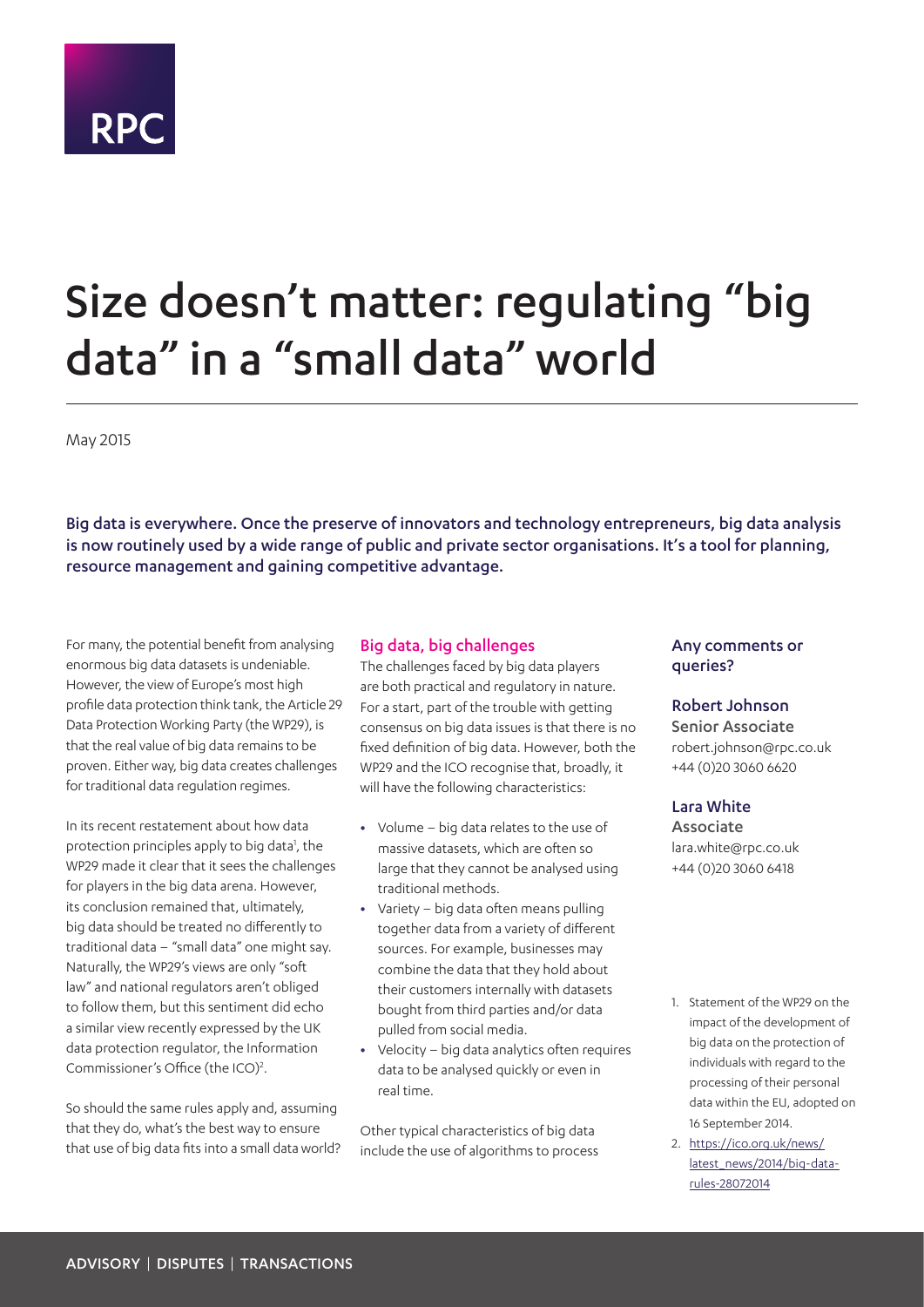the data; use of "all the data" (rather than just a sample of data); and the repurposing of data. Ultimately, the definition does not matter because all processing of personal data (whether big data analytics or not) must comply with the law.

The uses to which big data is put mean that it has the power to be both incredibly useful and incredibly intrusive. E-commerce and web analytics have been at the forefront of the commercialisation of big data and are swiftly moving on from the already-old world of online behavioural advertising to providing a much deeper customer experience. Mobile technology is leading the way, using big data analysis to predict customer wants and needs, and provide tailored, location-based services and "real time" offers and information at the point of user interaction.

More significant still is the rise of the digital health record. Vast amounts of data can be gathered (and shared) from data generated in devices and wearables. This might come from your phone, your watch, a wristband and even fabrics. Analysis of such enormous amounts of micro-data is not easy, let alone finding a commercial use for it. Nevertheless, it has been harnessed for uses ranging from the stock selection in your local supermarket, to optimizing drug development in clinical trials. The availability of big data also fuels the development of diagnostic software – soon we might face the prospect of algorithm-assisted diagnoses that will have the potential to revolutionize frontline healthcare.

But finding the meaningful needle in the big data haystack is not the only issue. Organisations that process personal data must not only ensure that they have the technical expertise to analyse and distil meaningful information from vast amounts of data but must also reconcile their use of big data with the requirements of European data protection laws. This is no small challenge, not least because these uses were genuinely in the realm of science fiction when current

data protection regulation was drafted. The regulations themselves are widely regarded as not having kept up with the digital age.

Of course, many uses of big data analytics do not involve the processing of personal data or use anonymised data that no longer counts as personal data. However, increasingly the challenge posed by big data is that it can sometimes be difficult to establish with absolute certainty that data has been truly anonymised. As ever more detailed personal information enters the public domain, there is every chance that current notions of anonymisation will have to be revisited. In particular, where our unique health data and our own genetic fingerprints are concerned, at some point there could be so much of our own information in various databases that it will become almost impossible to ensure that it is effectively anonymised in the hands of any major player in the big data market.

The WP29 also states that it is important to ensure that big data is not used in an anti-competitive way. This is an issue in markets where companies have built up effective monopolies that are sustained by feeding off and exploiting the data that they collected at a time when regulators were less vigilant and customers were less savvy, and when most people did not know the value of the information that they gave away. The extent of the data held becomes an effective barrier to entry to new suppliers, who cannot offer the same level of customer experience without the benefits that big data provides.

Both the ICO and the WP29 have been clear in their views that, despite the specific challenges for controllers of big data, the rules do not change. Both the ICO and the WP29 emphasise that the practical difficulties are no excuse for non-compliance with data protection laws. Big data is, in the words of the ICO, "not a game to be played by different rules".

The WP29 certainly dips a toe in the water here by suggesting that big data might need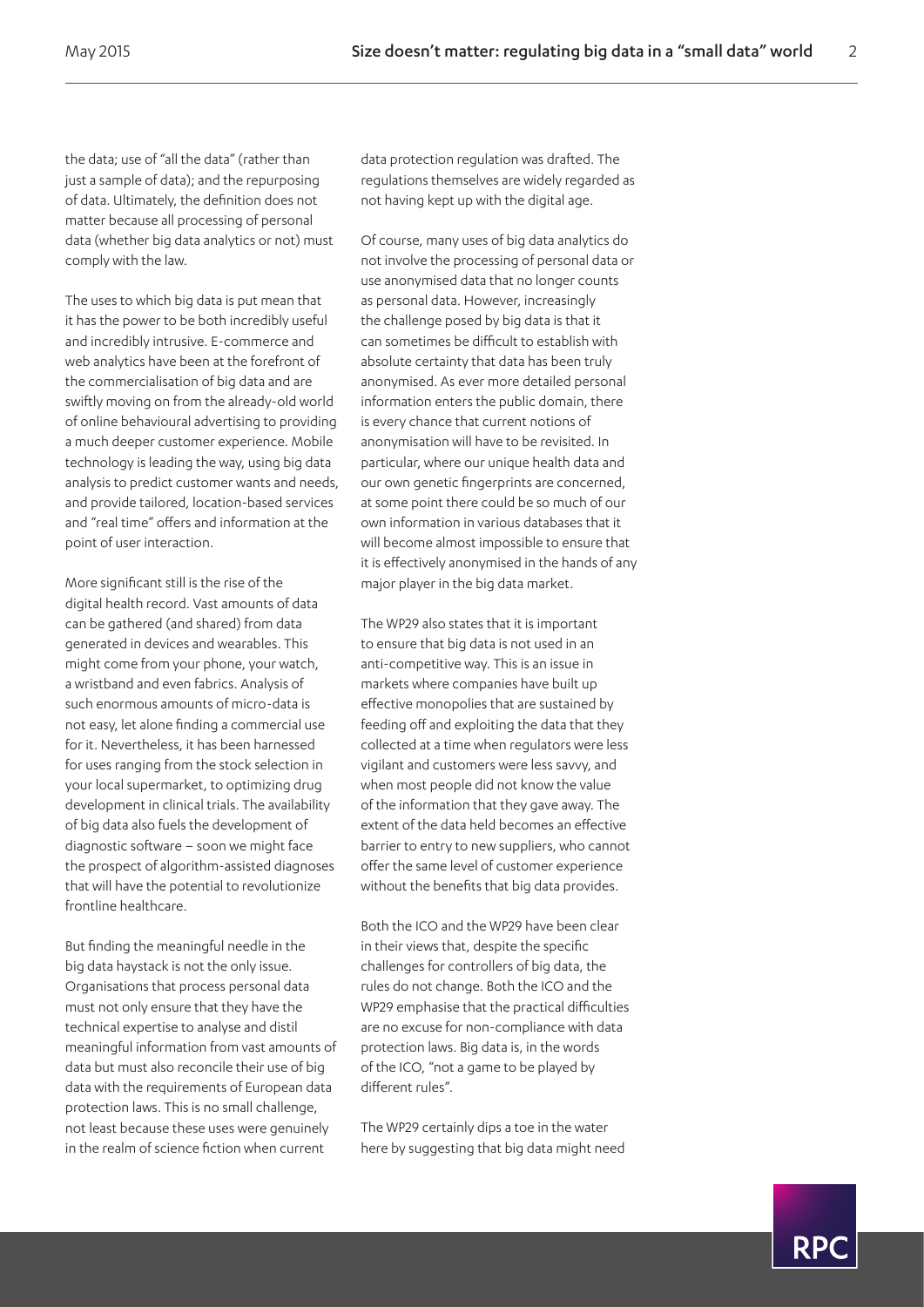some "innovative thinking" on how some of the data protection principles should be applied in practice but is predictably woolly when it comes to the details of how this might happen.

Innovative thinking may therefore be hard to come by when in fact we are dealing with the same regime, but there are small adjustments that can be made to comply with data protection laws.

#### Big data, small adjustments

Fair processing and purpose limitation A fundamental requirement of UK data protection law is that the processing of personal data must be fair and lawful. A key element of fairness is the need to be transparent with data subjects about how, and the purpose for which, data will be collected and used. This can be challenging, especially where data used for big data analytics is being used for a different purpose than the purpose for which it was originally collected.

The ICO and the WP29 offer some potentially useful guidance on this issue. Predictably, they both note that data protection law requires that personal data should be collected only for specified explicit and legitimate purposes. However, they also note that although this "purpose limitation" principle prohibits processing for any other purpose "incompatible" with the original purpose, it is not an absolute prohibition (the words used are "incompatible with", not "different from"). In the ICO's opinion, a key factor in deciding whether a new purpose is incompatible with the original purpose is whether the use of the data is "fair". "Fairness" is clearly a very subjective test, and links into other concepts such as ensuring that the data is adequate, relevant and not excessive. However, those who would argue for a more flexible approach to the use of big data believe that it might be better if the law only focussed on the "use" of the personal data, and somehow link what is "incompatible" with the original purpose to the level of risk or harm to the individual.

Naturally, this approach has its own risks. Just imagine how many organisations would happily justify extending the scope of their big data processing on the basis that "there's no real harm done". And who would police this? There are understandable concerns about private organisations making decisions on the use of information data in a big data context based on their own assessment of what could be harmful to the data subject. We have already seen the uneasiness of many commentators in relation to the take-down procedures under which Google is complying with the so-called "right to be forgotten" ruling in the Google Spain case<sup>3</sup>. Similar unease would doubtless follow a risk-based approach to the use of big data.

The fact remains that the best way to avoid the "purpose limitation" issue is to face it squarely and simply ensure, to the extent possible, that any consent received from the data subject is wide enough to cover the required processing without resorting to subjective judgements of "compatibility".

#### Keeping data relevant and not excessive

Of particulate relevance to organisations dealing with big data is the challenge of complying with the principle that the amount of data that they collect and process is "relevant and not excessive"<sup>4</sup>. This is fundamentally at odds with big data analytics, which tends to involve collecting and analysing as much data as possible from a variety of different sources. To assist in compliance with this principle, organisations need to articulate at the outset why they need to collect and process particular datasets. They also need to be clear about what they expect to learn or be able to do by processing that data and satisfy themselves that the data is relevant and not excessive in relation to that aim.

This DPA principle requires personal data not to be kept longer than is necessary for the purpose for which it is being processed. However, commercial organisations routinely keep data for longer than is necessary, in

- <span id="page-2-0"></span>3. *Case C-131/12 Google Spain SL, Google Inc. v Agencia Española de Protección de Datos, Mario Costeja González*.
- <span id="page-2-1"></span>4. Data Protection Act 1998, Schedule 1, Part 1, Principle 3.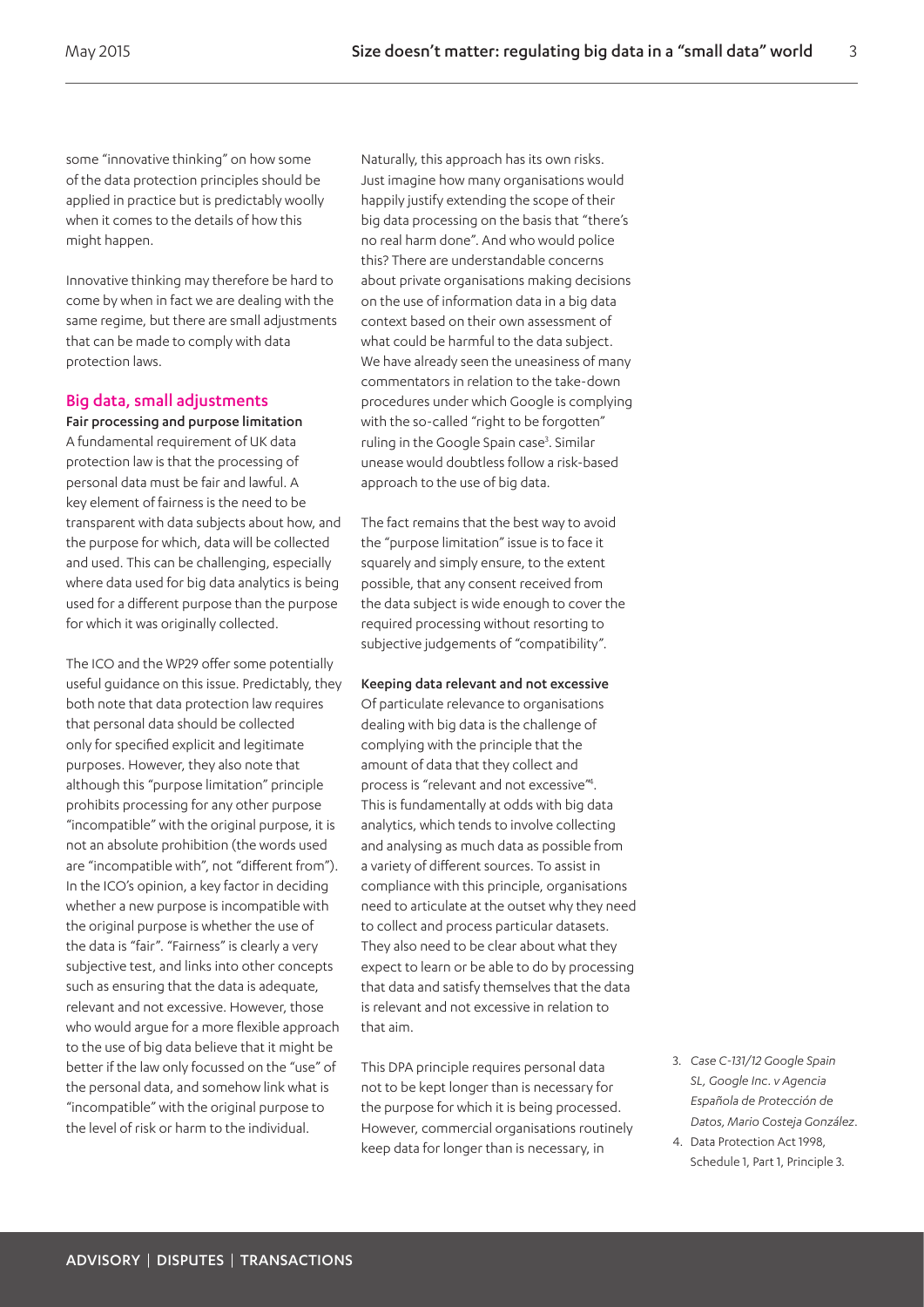order to maintain a competitive advantage and, if old data is valuable to the company, then why throw it away? However, no matter the value, it is important that organisations bear this principle in mind by having a proper data retention policy in place, or by properly anonymising any historic data that is being stored.

#### Security

The collection and analysis of big data potentially gives rise to increased security risks, in particular in relation to data breaches and leakages of information. However, some of these risks can be mitigated when organisations apply their existing risk management policies and procedures to big data analytics (including, where relevant, in relation to the use of cloud providers).

#### Small steps to compliance

The ICO makes some recommendations about the tools organisations can use to comply with data protection principles and ensure that people's privacy rights are respected. These recommendations are not unique to big data and are cited as good practice more generally. However, in practical terms, they may be more difficult to implement in the context of big data analytics in particular where the collection and storage of some of the data to be used in the big data analytics has already started.

Privacy impact assessment: it is important to assess the extent to which the processing of big data is likely to affect the individuals concerned before processing begins. The ICO recommends that organisations do this by undertaking privacy impact assessments and building privacy controls from the start. The ICO also notes that it is important that a number of people involved in big data projects (eg the organisation's data protection officer and other staff involved in the processing of data) understand privacy impact assessments and their use.

Privacy by design: the idea behind this is that if you are developing data analytics projects from scratch and building in privacy controls from the very start, then you can identify privacy risks and find creative technical solutions for dealing with such risks in a way that can deliver the real benefits to the project while protecting privacy. The solutions might include putting in place data minimisation, data segregation and purpose limitation controls. Anonymisation is an effective control if done properly, but organisations using anonymised data should be able to demonstrate that they have carried out a robust assessment of the risk of re-identification and have adopted solutions proportionate to the risk.

#### Conclusion

The key message from the regulators and the think tank is that there are no special rules for big data.

Given the challenges mentioned above, transparency between the data collector and the data subject will be the key to achieving compliance.

In particular, successful exponents of big data are likely to move towards a much more customer-centric model where data consents are not a mere footnote, but something the data subject actively seeks out and buys into. The key will be to demonstrate to data subjects the value of sharing their data and allowing them to be part of a big data analysis. There are plenty of people who are already happy to do this and, for every riskaverse lawyer who guards his privacy, there is a willing "millennial' who's happy to share details of their shopping habits in exchange for a cup of tea.

*The EU Article 29 Working Party's Views on Regulating "Big Data" in a "Small Data" World was first published in World Data Protection Report Volume 15, Number 1 in January 2015.*